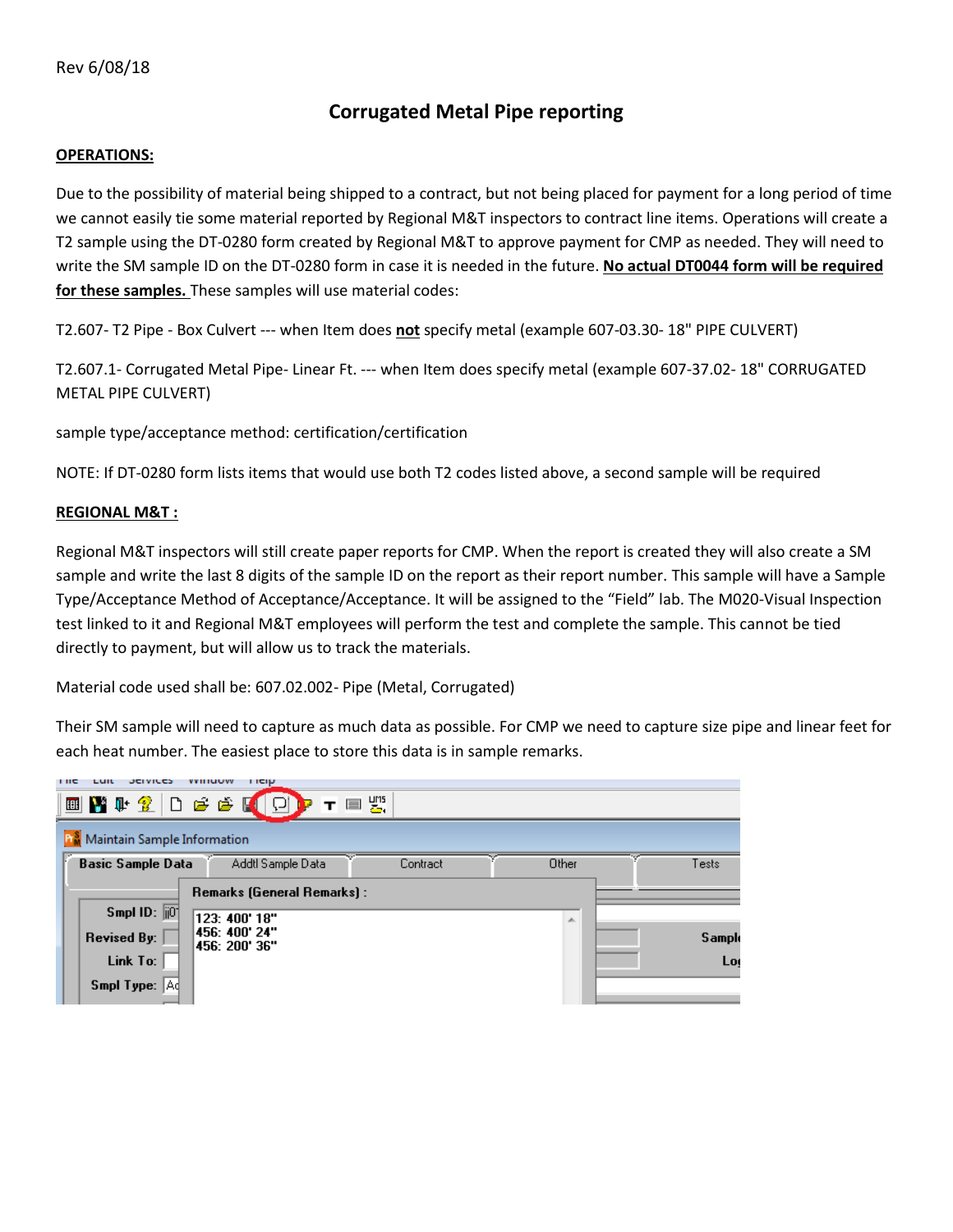We will track the contract and items on the "Contract" tab of the sample. Since we do not know precise line items that the material could be used for, we will select the contract and all possible items the material code could be used for.

- 1. Navigate to the "Contract" tab. Select the "New" icon at the top of the window.
- 2. Select the contract in the window that comes up.
- 3. You can hold down the Ctrl key on your keyboard while clicking each item you want to document on the sample. Then click OK. NOTE: Remember quantities need to be entered at the project level. If your contract has more than 1 project, you may need multiple entries for an item

| AASHTO SiteManager                                   |                             |                                 |                                                    |                                |  |  |  |  |  |
|------------------------------------------------------|-----------------------------|---------------------------------|----------------------------------------------------|--------------------------------|--|--|--|--|--|
| Edit Services Window<br>Help                         |                             |                                 |                                                    |                                |  |  |  |  |  |
| $\mathbb{P}[\mathscr{D}]$                            |                             | +3 3 н огт = у                  |                                                    |                                |  |  |  |  |  |
|                                                      |                             |                                 |                                                    |                                |  |  |  |  |  |
|                                                      | Maintain Sample Information |                                 |                                                    |                                |  |  |  |  |  |
| Basic Sample Data                                    |                             | Addil Sample Data               | Contract                                           | <b>Other</b>                   |  |  |  |  |  |
| Pr <sup>5</sup> Select Contract/Material Information |                             |                                 |                                                    |                                |  |  |  |  |  |
| ii01<br>Sample                                       | 2                           |                                 | Please tab out of the field to retrieve the Line I |                                |  |  |  |  |  |
| Contract                                             | Contract   t: CNR220        |                                 | The grading, drainage, signals, construction       |                                |  |  |  |  |  |
|                                                      |                             | Project Number Line Item Number |                                                    | Proposal Line Number Item Code |  |  |  |  |  |
|                                                      |                             |                                 |                                                    |                                |  |  |  |  |  |
|                                                      | 63111-3218-14               | 0620                            | 0620                                               | 607-39.05                      |  |  |  |  |  |
|                                                      | 63111-3218-14               | 0530                            | 0530                                               | 607-06.30                      |  |  |  |  |  |
|                                                      | 63111-3218-14               | 0550                            | 0550                                               | 607-08.30                      |  |  |  |  |  |
|                                                      | 63111-3218-14               | 0510                            | 0510                                               | 607-05.30                      |  |  |  |  |  |
| 3                                                    | 63111-3218-14               | 0570                            | 0570                                               | 607-09.30                      |  |  |  |  |  |
|                                                      | 63111-3218-14               | 0580                            | 0580                                               | 607-11.30                      |  |  |  |  |  |
|                                                      | 63111-3218-14               | 0600                            | 0600                                               | 607-39.03                      |  |  |  |  |  |
|                                                      | 63111-3218-14               | 0610                            | 0610                                               | 607-39.04                      |  |  |  |  |  |

In order for us to be able to query contracts that specific heat numbers went to, the heat numbers and contract must also be listed on the "Other" tab of the sample.

| Basic Sample Data<br>Addtl Sample Data | Contract  | Other                                        | Tests |  |  |  |  |
|----------------------------------------|-----------|----------------------------------------------|-------|--|--|--|--|
| ii015631560090823<br>Sample            |           |                                              |       |  |  |  |  |
| Түре                                   | ID        | <b>Description</b>                           |       |  |  |  |  |
|                                        | DOT699000 | DEST - TDOT Field Testing                    |       |  |  |  |  |
| <b>Heat Number</b>                     | .23       |                                              |       |  |  |  |  |
| <b>Heat Number</b>                     | 1456      |                                              |       |  |  |  |  |
| Contract                               | BOB060    | THE CONSTRUCTION OF AN INTERCHANGE ON SR 111 |       |  |  |  |  |
|                                        |           |                                              |       |  |  |  |  |

The sample will be assigned to the Field Lab and the test will be Visual inspection.

In LIMS, open the "enter test results" window:

- 1. find sample and select "Meets" in the dropdown on the template
- 2. select "test complete" box
- 3. Save to move the test forward to the next queue.